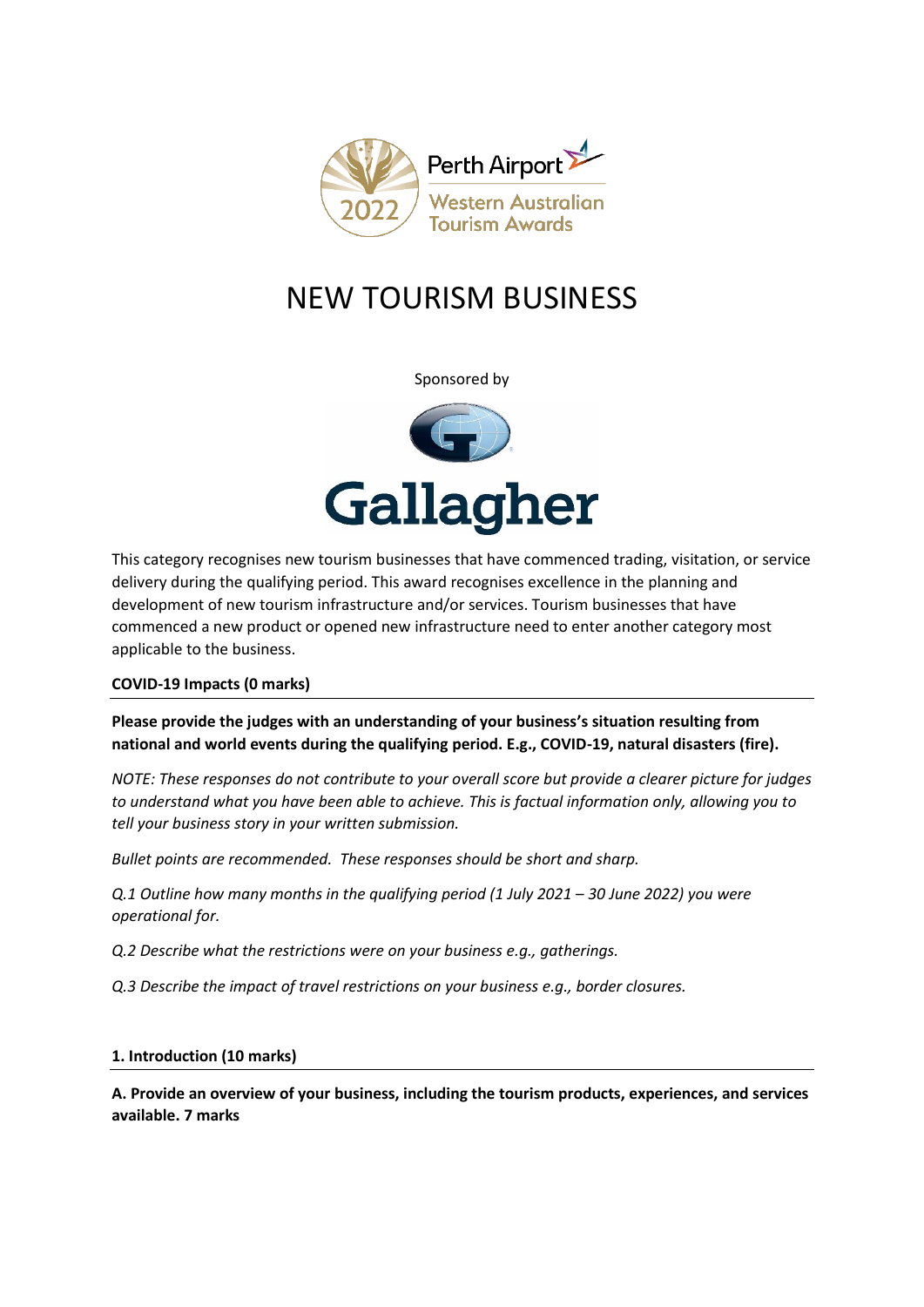*What products/experience/service are on offer to visitors? Your response should highlight your points of difference and what makes your business stand out from others (your unique selling points). Consider your amenities, products, services, or facilities that enhance visitor satisfaction.*

*This is where the judges (and auditors) will gain an understanding of how you fit into the category; therefore, it is important to clearly demonstrate your eligibility by aligning with the category criteria to ensure that there is no misunderstanding as to why you have entered this category.*

## **B. How does your business demonstrate tourism excellence? 3 marks**

*Demonstrate your commitment to tourism excellence by explaining the values and philosophy of your business. This should be reflected in your policies and procedures, on how staff is inducted, incentivised and/or trained – so include details of these to show the business commitment to excellence.*

*How is the business actively involved with and contributed to the tourism industry (locally, regionally, and nationally) through both business and personal participation?*

*Tourism excellence can also be demonstrated by listing any awards you have won and accreditations you hold.* 

## **C. What date did the business commence? 0 marks**

## **D. Please provide evidence of commencement date e.g., certificate of registration. (upload) 0 marks**

## **IMAGES**

*Attach a minimum of two graphics to support and enhance your response provided. For example, a map of where you are located, images of the product/service and any specific facilities/amenities/services you have highlighted in your response, a collage of the accreditation programs you participate in and/or any award achievements.* 

## **2. Business development (35 marks)**

## **A. Describe the rationale behind the development of this new business. 10 marks**

*Take the judge on a journey of how the business product/service was developed.*

*Provide judges with an understanding of why you developed the business and how the development/creation of this business supports the growth and development of the local, regional, and state tourism industry.*

*Include what research was used to determine the feasibility for this development. You should consider all types of research undertaken, for example surveys, interviews, case studies, data collection/analysis.* 

*The judges are looking for a well-considered concept that can clearly demonstrate that appropriate planning and research was undertaken to meet the needs of the industry and visitors.* 

**B. What innovative strategies and plans have you put in place to enable you to achieve business growth and/or to provide business endurance in the wake of national and world events. What outcomes have been achieved to date? 15 marks**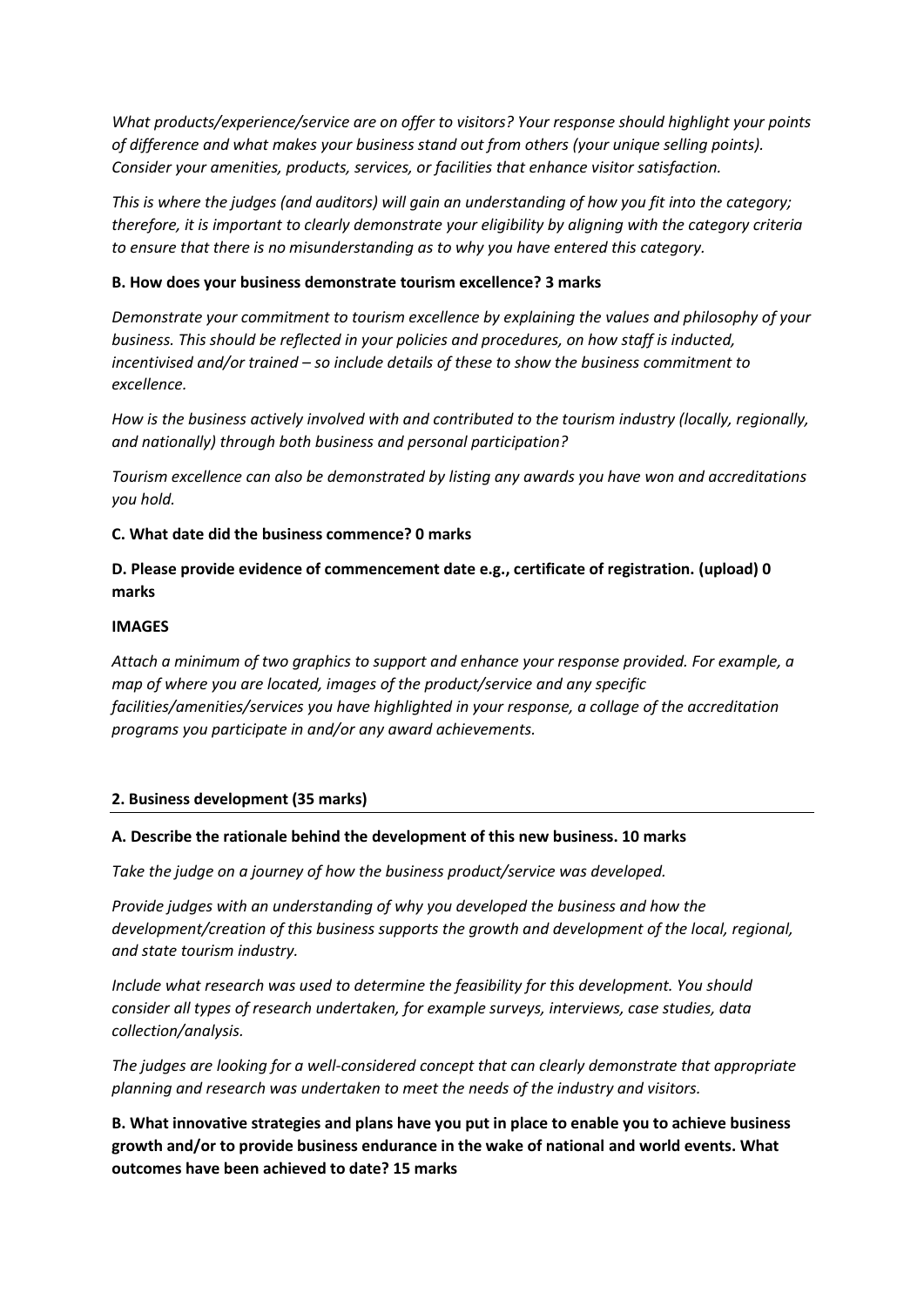*The judges are seeking to further understand the planning process of the development of the product/experience/service. In the previous question you would have outlined the planning and rationale in the development of the business concept. This question now seeks to understand the strategies developed to achieve success now that the product/experience/service is operational.* 

*It also seeks to understand what strategies were implemented for business endurance through a year of challenging national and world events.* 

*For each strategy/plan outlined, you should detail the research, planning, implementation, and specific outcomes that have been achieved to date.* 

## **C. Describe the main risks in establishing your new tourism business and the risk mitigation measures you implemented to minimise these. 10 marks**

*The judge is looking for thorough consideration made to the risks associated in opening a new tourism business.* 

*You should clearly outline the risks identified and for each, the strategies that were put in place to reduce the risk and, where able, detail the outcome of these.* 

*Consider all aspects of business risk including start up risks. However, the focus is not on risk obligations e.g., workplace health and safety, rather how the business considered the risks associated with the development of a new business.* 

## **IMAGES**

*Attach a minimum of two graphics to support and enhance your response provided. For example, a chart which visualises any data provided with the question response.* 

## **3. Marketing (20 marks)**

# **A. What marketing strategies did you use to differentiate your business and attract your target markets since your commencement date. 10 marks**

*This question is looking for a clear understanding of how you are marketing to your target market.* 

*You should begin by outlining who you have aimed your marketing towards and demonstrate a clear understanding of this market. Consider, for example, who they are, where they are from, how old they are, how they purchase travel, what motivates and inspires them and how your product meets their expectations.* 

*Identify how the target market/s are right for your business. E.g. what research have you conducted or used to determine your target customer?*

*You should then provide a clear overview of the innovative approaches you have taken to marketing and what you have done differently to attract your customers since your commencement date. Consider, for example, social media, digital or interactive advertising, apps, product packaging, tactical or paid advertising campaigns, relationship marketing.* 

## **B. Why were these strategies chosen? 5 marks**

*Demonstrate to the judge the rationale behind the chosen marketing strategies.*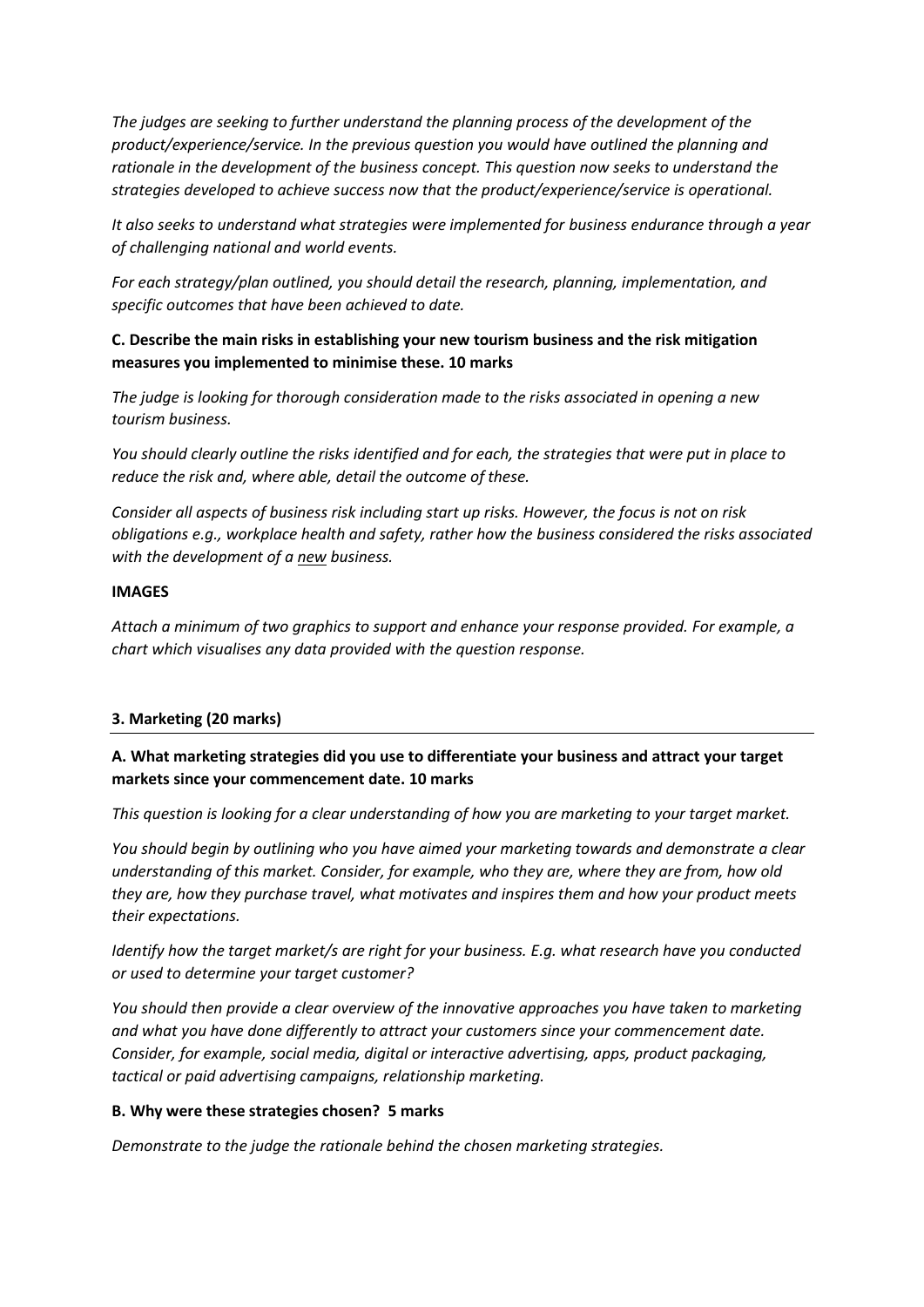*Ensure you outline why these marketing strategies were selected by aligning them with your target markets attributes as well as, where able, local, regional, or state marketing plans.* 

## **C. What was the result of these marketing strategies? 5 marks**

*Detail how the marketing activities mentioned in Q3A have been successful.* 

*Use metrics to measure the outcomes and consider media coverage, social media engagement, increased web traffic, increased bookings etc.* 

## **IMAGES**

*Attach a minimum of two graphics to support and enhance your response provided. For example, images of marketing placement (social media screen shots, website, advertisements).*

## **4. Customer Experience (15 marks)**

## **A. How does your business provide quality customer experiences? 7 marks**

*This question requires you to outline the practices you have put in place to ensure the delivery of high-quality customer service throughout the visitor experience journey.* 

*For those businesses that had significant disruption during this qualifying period, consider how you provided quality customer experiences in the alternatives ways in which you operated, e.g., communicated to customers during changing restrictions, kept customers informed during closures etc.* 

*Outline how you are committed to quality customer service throughout all areas of the business. This could include staff training, service principles and policies, staff reward systems, etc.* 

*Consider all points of customer engagement, e.g., email, phone, guest greetings/welcome and interaction during and after the experience.*

*Once you have provided an overview of how customer service is delivered, describe how your business monitors and assesses customer service to ensure continued quality delivery. For example, feedback forms, monitoring social media, blogs, mystery shoppers, etc.* 

## **B. Describe the inclusive practices you integrate across your business. 4 marks**

*As a part of your delivery of quality customer experiences you need to demonstrate how you consider visitors' special and specific needs and recognise the needs of a diverse community. This can include, but is not limited to, cultural, language, physical, intellectual, dietary, and other specific needs e.g., groups, special interest, LGBTQ, etc.*

*Provide examples of how you catered for customers with specific needs and explain the outcome or successes. A case study would be beneficial here.* 

*Refer back to your target markets – consider each market and what specific requirements you offer to those guests.*

**C. What processes does your business have in place to communicate with guests pre and post visit? 4 marks**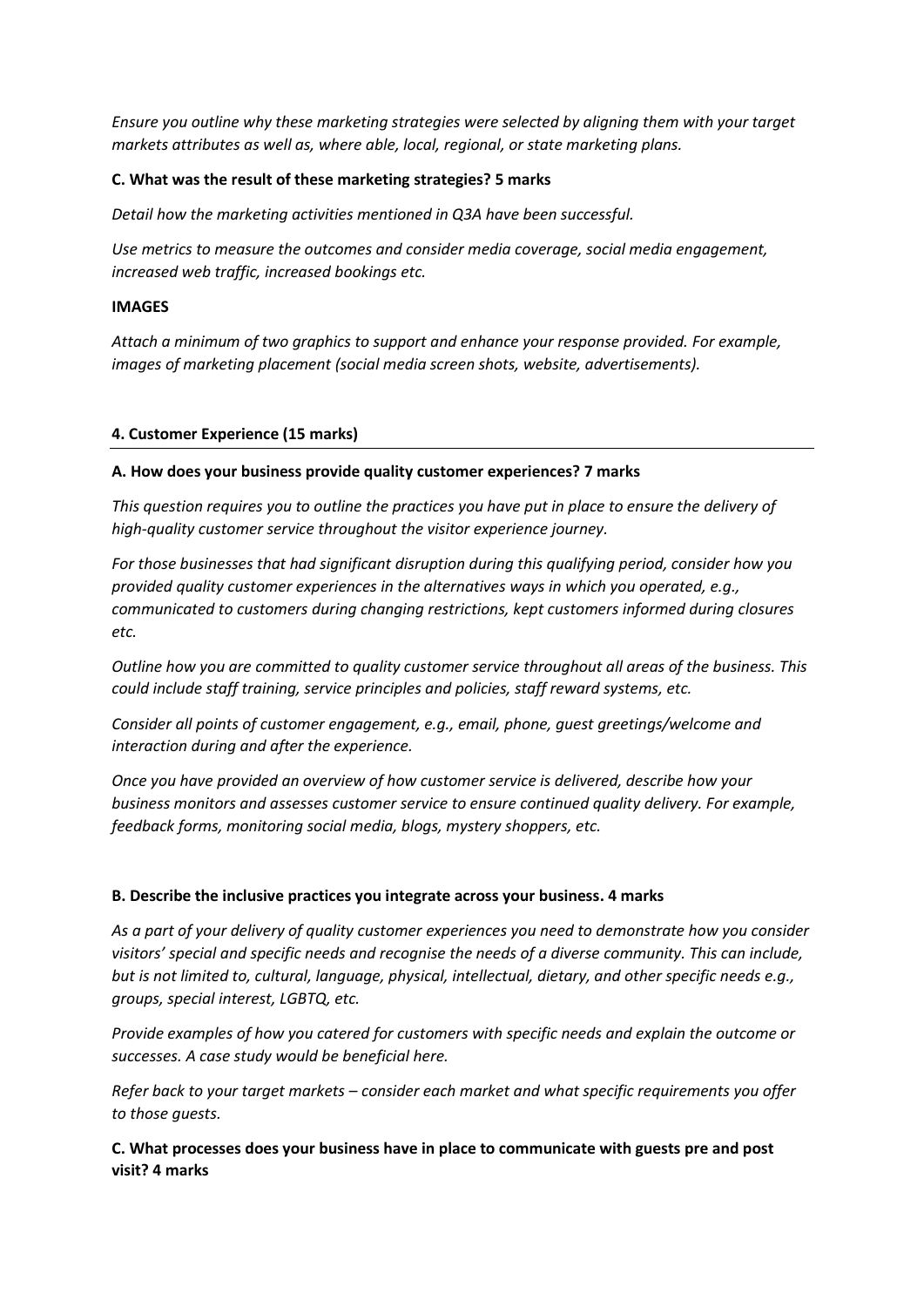*This question requires you to outline the practices you have put in place to ensure the delivery of high-quality customer service post the experience. This could be EDMs of upcoming events or specials, responding to feedback, personalised emails, etc.*

*Consider how you actively encourage feedback and how feedback is used to improve the customer experience. It may be useful to provide a case study/example where you have implemented a change based on customer feedback and/or testimonials which further demonstrate outcomes of quality customer experiences.* 

## **IMAGES**

*Attach a minimum of two graphics to support and enhance your response. For example, staff communications posters, flow charts of customer service processes, reception cards encouraging feedback.* 

## **5. Responsible Tourism (10 marks)**

## **A. How have you considered your environmental responsibilities? 3 marks**

*This question requires you to outline how you have considered and acted on reducing or improving (whichever applied) your overall impact on the environment.* 

#### *Consider the following:*

- *How have you considered your environmental impact?*
- *What have you done to be environmentally responsible?*

*Some examples of how you demonstrate environmental responsibility are:*

• *Water conservation, waste management/reduction/recycling, fuel and energy reduction, carbon reduction/offset, reuse initiatives in place.*

*The inclusion of actual measurement data including the amounts saved would enhance response.*

#### **B. How have you considered your social and economic responsibilities? 4 marks**

*This question requires you to outline how you have considered and acted on supporting the local communityand businesses.* 

*For social responsibilities your response should consider non-monetary examples.*

*Some examples of how you demonstrate social responsibility are.* 

- *Supporting local businesses, product packaging, charitable donations, sponsorship, engagement with community groups*
- *Employing locals and the impact their employment has had on the person, mentoring other businesses, speaking at schools*
- *Work experience opportunities that are offered*
- *Offering gifts for the school raffle that allowed the school to raise money for an item they wouldn't have otherwise been able to afford*

*For economic responsibilities, detail how you support the local economy.*

*Your response should include metric examples when possible. Determine the percentage of total contribution. E.g., '75% of all our expenses were spent in X region."*